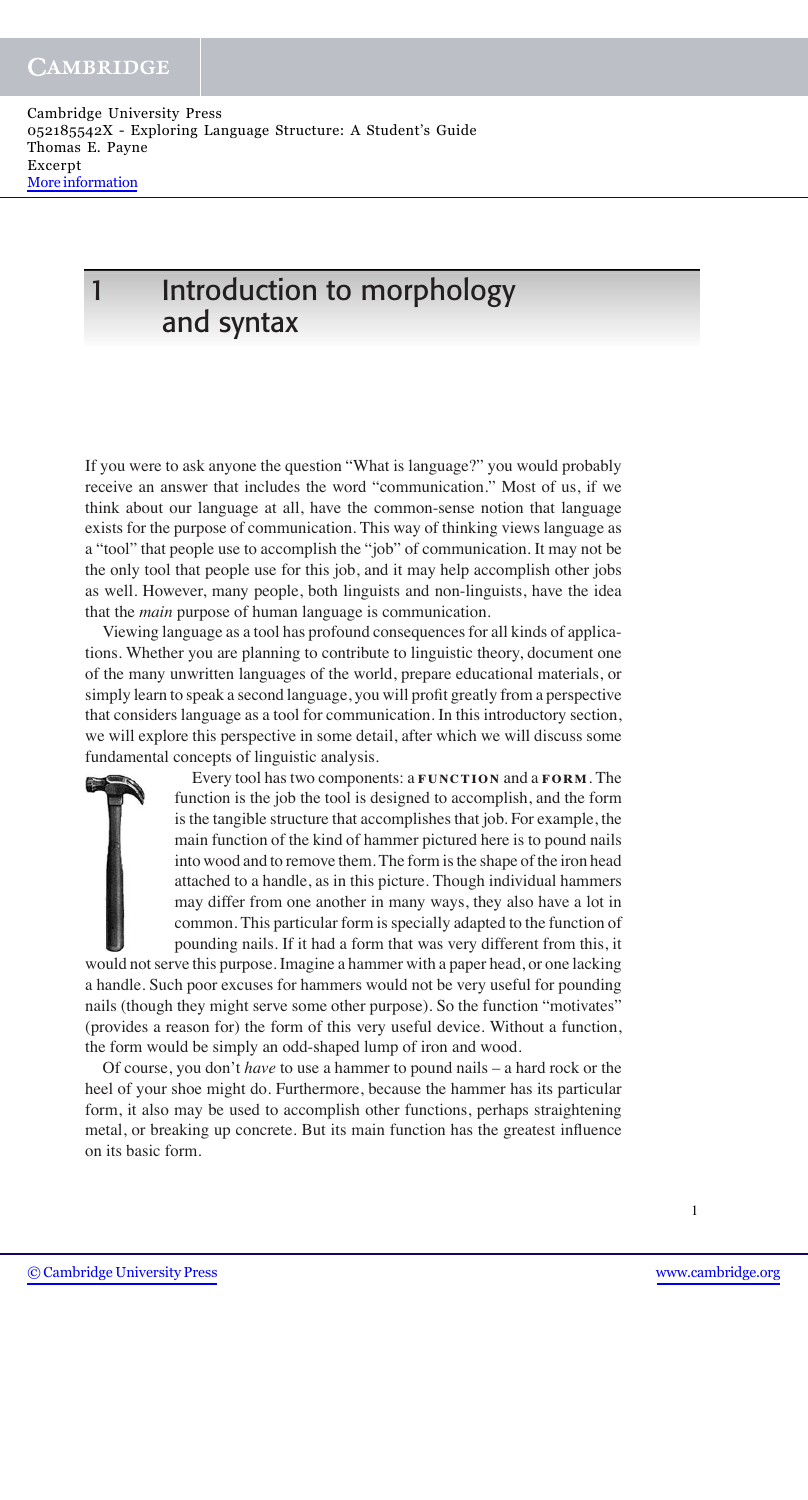Cambridge University Press 052185542X - Exploring Language Structure: A Student's Guide Thomas E. Payne Excerpt [More information](http://www.cambridge.org/052185542X)

#### 2 introduction to morphology and syntax

Language also consists of a function and a form. Common sense tells us that the main function of language is to help people communicate. The form consists of sounds, gestures, or other physical variations in the environment capable of being perceived by other people. Furthermore, as in the case of the hammer, the form of language makes sense in terms of its basic function, as we will see throughout this book. Without the function of communication, language would be no more than random noises or other physical variations in the environment.

While the hammer analogy may be helpful in understanding the relation between function and form, in fact language is a much more complex tool than a hammer in a number of ways. First of all, the function of language is more complex. While there are many kinds of nails, and several ways you may want to pound them in or pull them out, the ways of using a hammer are rather limited. On the other hand, there is an infinite number of ideas that people want to communicate every day, and many subtle kinds and shades of meaning that people feel a need to express. Second, the form of language is more complex than that of a hammer. The form of most languages consists of a small number of sounds, organized into **WORDS, PHRASES, CLAUSES, SENTENCES**, and **discourses**, including conversations, sermons, speeches, arguments, and other highly complex communicative structures.

As with any tool, the forms of a language "make sense" in terms of their functions, though they are not precisely determined (or mathematically "predicted") by those functions. Indeed, what we first notice about a new language is how different it is from our own. If all languages are tools to accomplish the job of communication, why are they so different from one another? To begin to answer this question, let's consider another cultural tool that varies greatly around the world – the structure of houses. The vast differences among houses from one part of the world to another reflect different solutions to similar problems – the needs for shelter, warmth, space for food preparation, rest, etc. The different solutions are motivated by many factors, including the local ecology, but the structure of a particular house is not *inevitable* given the various motivating factors. Even in my own town, some houses have flat roofs, and others have sloping roofs. The different forms of roofs all fulfill the same function of providing shelter. In a similar way, different languages may use very different forms to express the same concept.

Linguists have found that, in spite of the many superficial differences among languages, there is a core of basic similarities. Can you imagine a language without words?<sup>1</sup> Without sentences? Such ways of communicating do exist, e.g., facial expressions, and styles of dress. These systems do help people understand one another to a certain extent, but we would hardly want to call them languages. They compare to languages as rocks and shoes may compare to hammers – capable of being used to pound nails, but not uniquely adapted or designed for that purpose. A language, however, is a highly complex system of interrelated parts uniquely adapted for the purpose of human communication. Though individual languages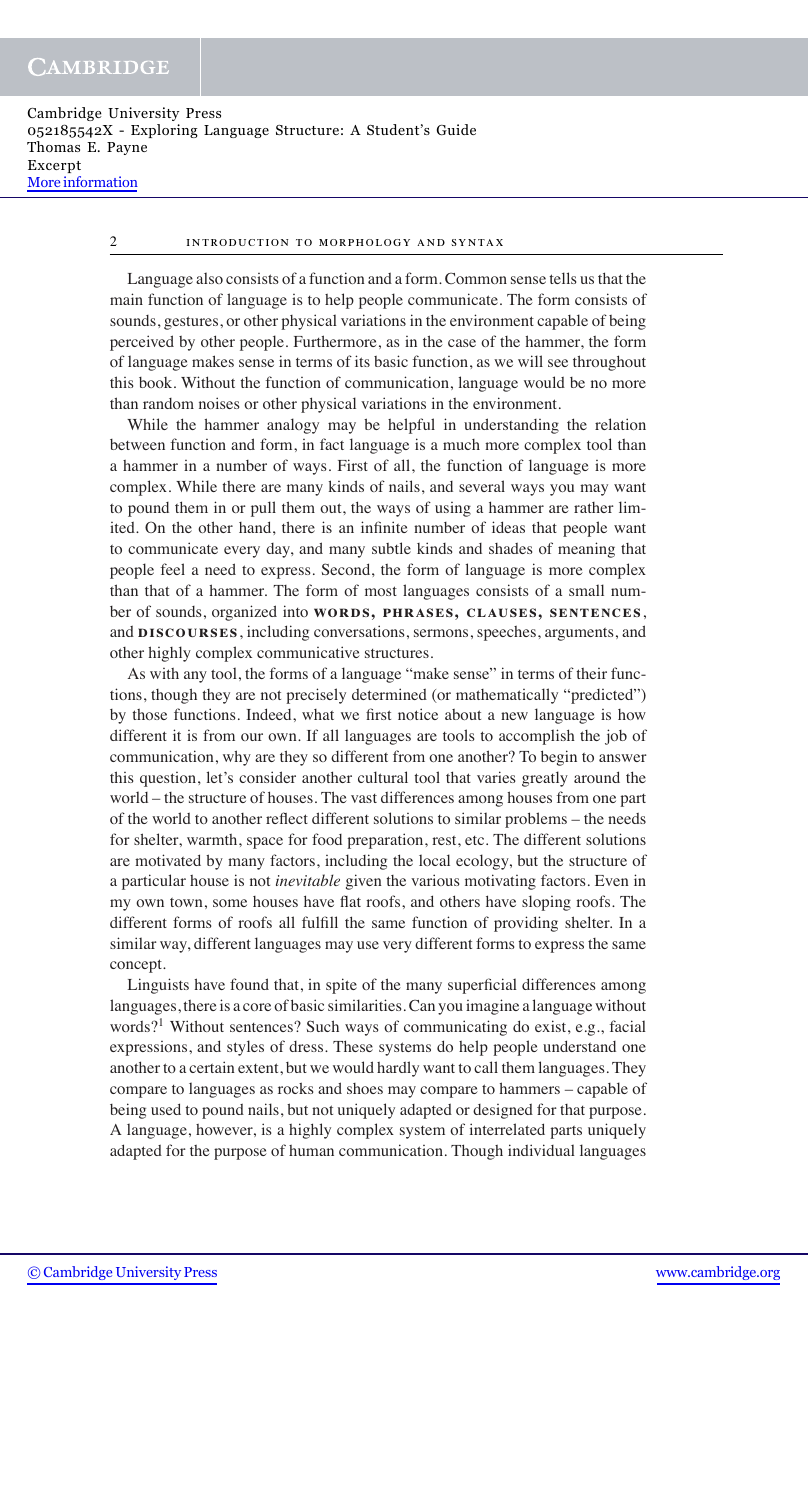

Figure 1.1 *The form–function composite*

do differ greatly in many respects, the functions of language provide a motivation for the many basic similarities in form.

In the following sections we will discuss some of the terms and concepts that linguists use to explore the structure of languages.

## **The form–function composite**

Linguists usually assume that language consists of elements of form that people employ to "mean," "express," "represent," or "refer to" other things. Although linguists often imply that the linguistic forms themselves express concepts, this must be taken as a shorthand way of saying that speakers *use* linguistic forms (among other tools) to accomplish acts of expressing, referring, meaning, etc. (Brown and Yule 1983:27ff.). For example, a word is a linguistic form. In and of itself it is just a noise made by someone's vocal apparatus. What makes it a *word* rather than just a random noise is that it is produced intentionally in order to express some idea. When used by a skilled speaker, words can combine into larger structures to express very complex ideas. While linguistic forms help people formulate ideas, and may constrain the concepts that can be entertained, the linguistic forms themselves are logically distinct from the ideas that might be expressed, in the same way that the form of a hammer is distinct from the job of pounding nails.

Langacker (1987), building on Saussure (1915), describes linguistic units as consisting of **form--function composites**, as illustrated in figure 1.1.

The upper half of the diagram in figure 1.1 represents the meanings, concepts, or ideas expressed in language, while the bottom half represents the linguistic units themselves. The line across the center represents the relationship, or the "bond" between the two. Various terms have been used to refer to the parts of this composite. Terms associated with the top half include "signified," "meaning," "semantics," "function," "conceptual domain," and "content." Terms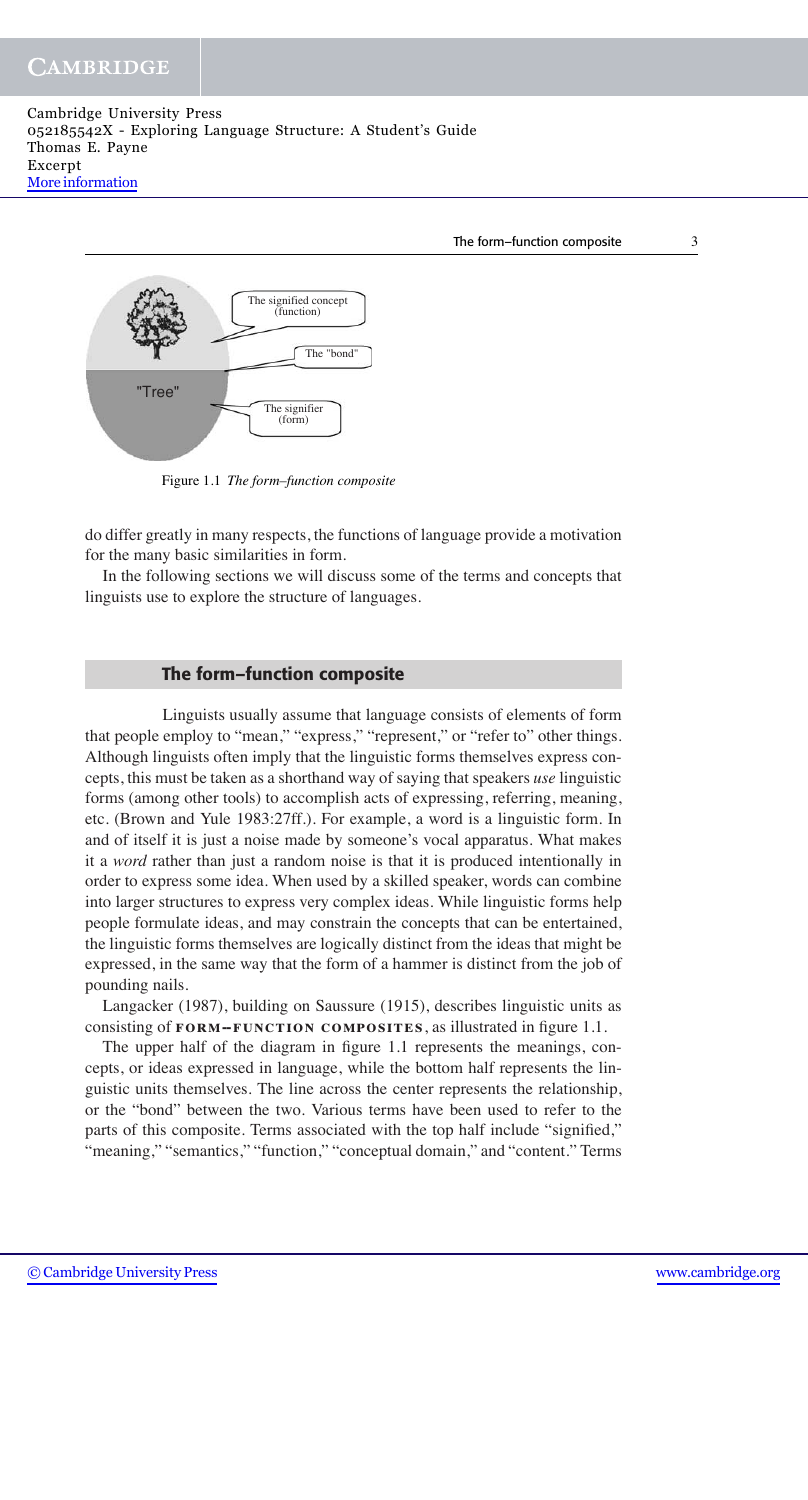#### 4 introduction to morphology and syntax

associated with the bottom half include "sign," "signifier," "symbol," "structure," and "form."

In ancient times, philosophers who thought about language often considered words to be inherently connected to their meanings. Invariably, the language the philosopher spoke (Sanskrit, Greek, or Latin) was considered to be the language that expressed the "true" meanings of words. In more recent times, linguists have tended to emphasize the **arbitrariness** of linguistic signs. That is to say, there is not necessarily an inherent connection between the form of a sign and its meaning. The noise spelled *tree* in English certainly has no inherent connection to the range of concepts that it can express. Indeed, even in related languages, such as German and French, very different noises (spelled *baum* and *arbre* respectively) express roughly the same idea. Even more recently, linguists are beginning to notice that linguistic signs are arbitrary to a certain extent, but that they are also **motivated** by factors such as understandability, **iconicity** (including **sound symbolism**), and economy.<sup>2</sup>

Why is the bond between sign and signified concept, form and function, motivated? Linguists assume that the bond between symbol and signified concept is intentional. That is, language users *intend* to establish a link between form and meaning – they consciously *want* their utterances to be understood. From this it follows that the forms used to represent concepts will be structured so as to make the link obvious, within limits of cognitive ability, memory, etc. This is not to deny the possibility that certain aspects of language may actually have no relation to the concepts expressed or may even serve to *conceal* concepts. However, we make it a working assumption that in general language users want and expect linguistic forms to represent concepts to be communicated.

In any symbolic system, there must be consistency in the relationship between the symbols and categories or dimensions in the symbolized realm. We do not live in a "Humpty Dumpty world" where words mean anything we want them to mean (Carroll 1872). In order to communicate with others, we rely on the probability that words in our language mean approximately the same thing to other people as they do to us. Ideal symbolic systems (e.g., computer "languages") maximize this principle by establishing a direct, invariant coding relationship between every form and its meaning or meanings. However, real languages are not ideal symbolic systems in this sense. They exist in an environment where variation and change are normal rather than exceptional. New functions appear every day as new situations, concepts, and perspectives speakers wish to express. Vocal and auditory limitations cause inexact pronunciation and incomplete perception of messages. These and many other factors lead to variation in the form of language, even in the speech of a single speaker. The bond between form and meaning in real language, then, is neither rigid nor random; it is direct enough to allow communication, but flexible enough to allow for creativity, variation, and change.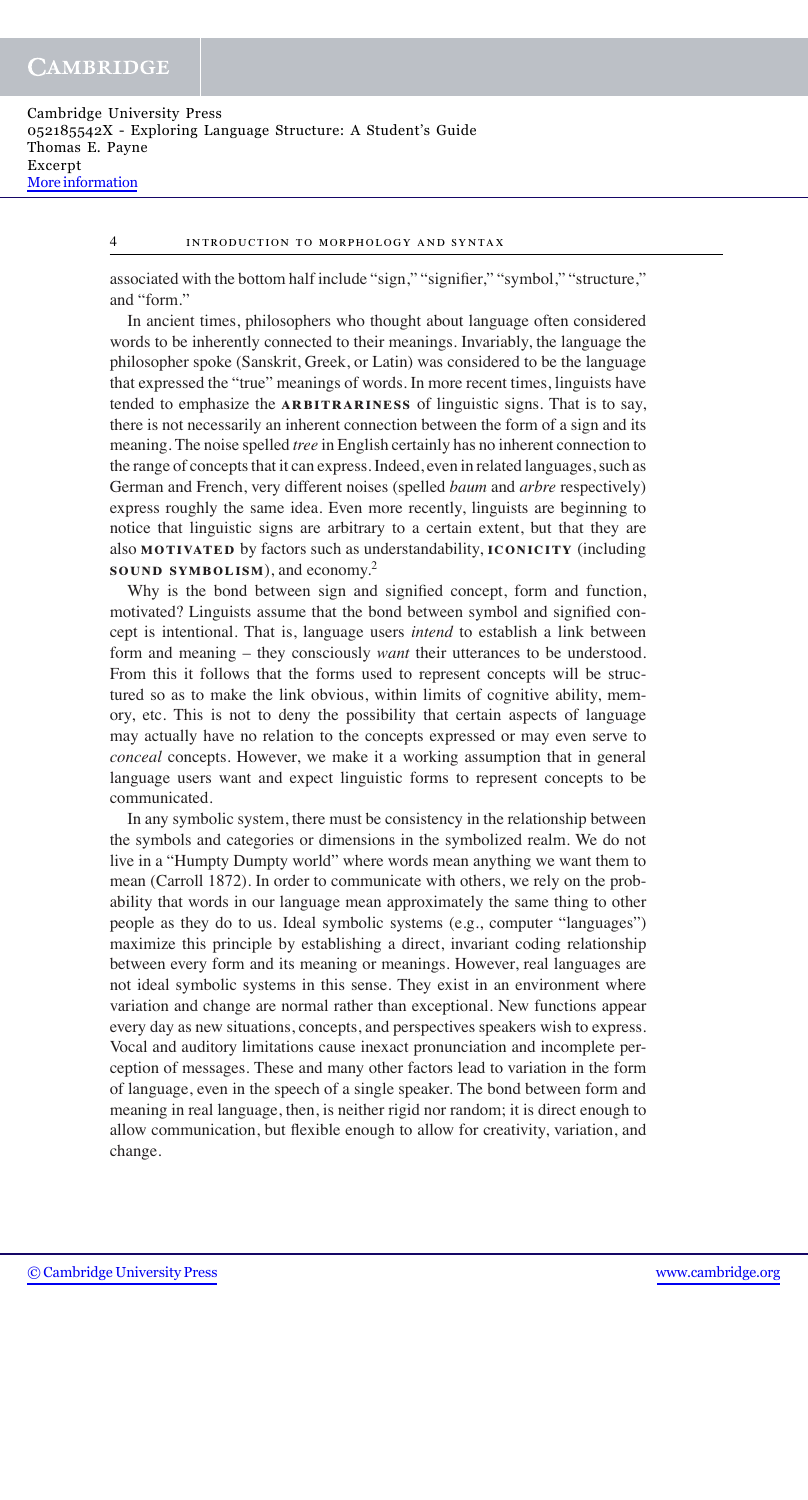Creativity and recursion 5

# **Creativity and recursion**

As discussed above, any language is a highly structured symbolic system consisting of many interrelated parts. It is also a very human phenomenon, used by people every day in new and creative ways to accomplish an infinite number of communicative tasks. Let's discuss some examples of how people can creatively mold and shape their language in response to specific needs.

Lewis Carroll's famous poem *Jabberwocky* (1872) starts out with the following verse:

> 'Twas brillig, and the slithy toves Did gyre and gimble in the wabe; All mimsy were the borogoves, And the mome raths outgrabe.

Even though many of the words in this verse are nonsense, in context we can infer a lot about the linguistic structure, and even develop a rough image of the scene being described. For example, we know that *brillig* probably refers to a time, because it is preceded by *'twas*. We also know that *toves* refers to something that can perform actions (probably persons or animals of some sort), because they *did gyre and gimble*, and these words obviously refer to actions. We also know that *wabe* must describe a place where *gyring* and *gimbling* may occur. *Slithy* and *mimsy* must be modifiers (**ADJECTIVES**) that describe properties of the *toves* and *borogoves* respectively.

The overall impression one gets from this verse is probably something like a forest setting involving strange, mythical creatures in some kind of special state or condition. We wait expectantly for the second verse to help fill in the gaps in our mental scene.

This example is from a famous author, but we don't even have to study great literature to see how language is used creatively to accomplish communicative work. Everyday conversation will easily suffice. For example, I recently heard the following sentence in an actual conversation:

(1) My dog just snerdled under the fence.

I don't find the word *snerdle* in any of my dictionaries. Yet, this sentence is immediately understandable, in the right context, to anyone who is a fluent speaker of English. We know *snerdle* must be a **verb**, because it has a **subject** (*my dog*) and takes the **PAST TENSE** ending *-ed*. These are structural facts about this sentence. Because the sentence has these structural features, we can make a very good guess about what the function, i.e., the *meaning*, of the sentence might be. Because we know something about dogs and fences, and we know about verbs that start with *sn*- (*snort*, *sniff*, *sneeze*, *snore*, etc.), and verbs that end in a **PLOSIVE consonant** plus -*le* (*wiggle*, *waddle*, *fiddle*, *jiggle*, *sidle*, *giggle*, etc.), we can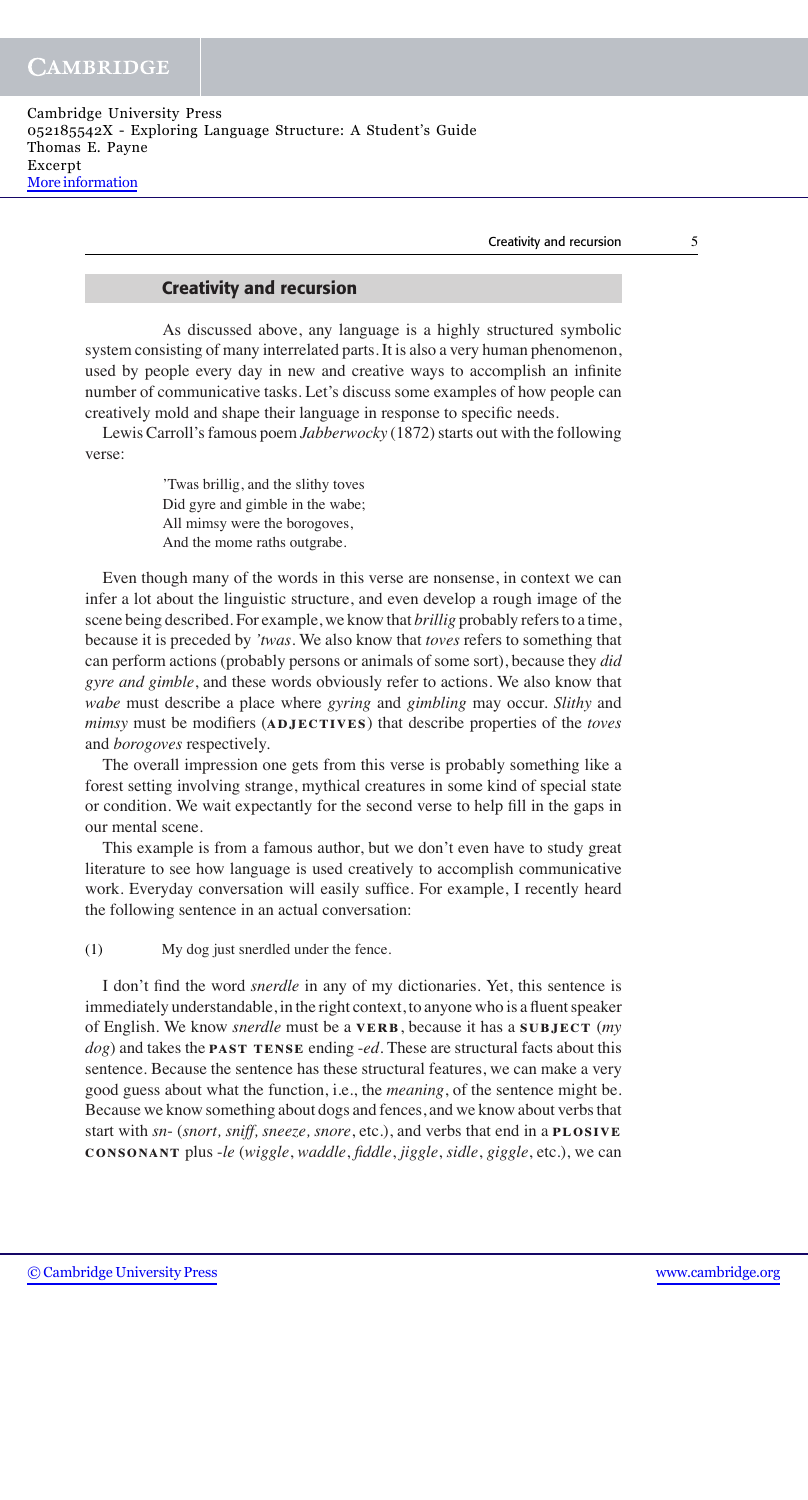#### 6 introduction to morphology and syntax

develop a very specific mental image based on this sentence. You may even say that the speaker provides a meaning for the verb *snerdle* by using it in exactly this context. It would be quite difficult to guess what this word "means" apart from its use in a specific communicative context. If this new verb fills a gap in the vocabulary of English, it may catch on to the point where it may even begin to appear in dictionaries. This kind of inventiveness characterizes every language on earth and is one way that new words are added to the vocabulary of any language.

Throughout this book we will see examples of how the forms of language arise in response to communicative needs. Here is one more important example. As mentioned above, there is an infinite number of ideas and **nuances** that people may care to express using language. However, the human mind is finite. It is not possible for one person to store or to learn an infinite amount of information. How is it, then, that a speaker of a human language can potentially express an infinite number of ideas, using a finite mind? Any system that is charged with this task must exhibit what linguists call **recursion**. In other words, any system that takes a limited input and produces an unlimited output must be able to combine elements in the input recursively – over and over again – with enough complexity that the appropriate infinite range of outputs is possible. Here is a simple example. Take a phrase like:

## (2) The cat

We all know that there are many cats in the world. If I need to distinguish among them, I can "modify" this phrase:

#### (3) The cat in the hat

There are also many hats in the world. If I need to distinguish which hat I am talking about, I can modify the **noun** *hat* in the same way that I modified the noun *cat* earlier:

## (4) The cat in the hat with a yellow ribbon

There are also many yellow ribbons in the world . . .

I think you can see where this is going. Since I can use a noun to modify another noun, I can potentially express an infinite number of ideas, starting with just a few basic words. The above examples illustrate **EMBEDDING**, which is just one of many respects in which all languages are recursive. Words, such as nouns, can be embedded within larger structures which can in turn be embedded within others, up to infinity. Any system that did not provide for such recursion would not qualify as a language. Why? Because it wouldn't be able to do the job of a language. So the forms of the language, in this case the way speakers construct noun phrases, are determined by the function, in this case, the need to express a potentially infinite number of ideas. Recursion is another respect in which every language is creative. It allows everyone who is a fluent speaker to formulate and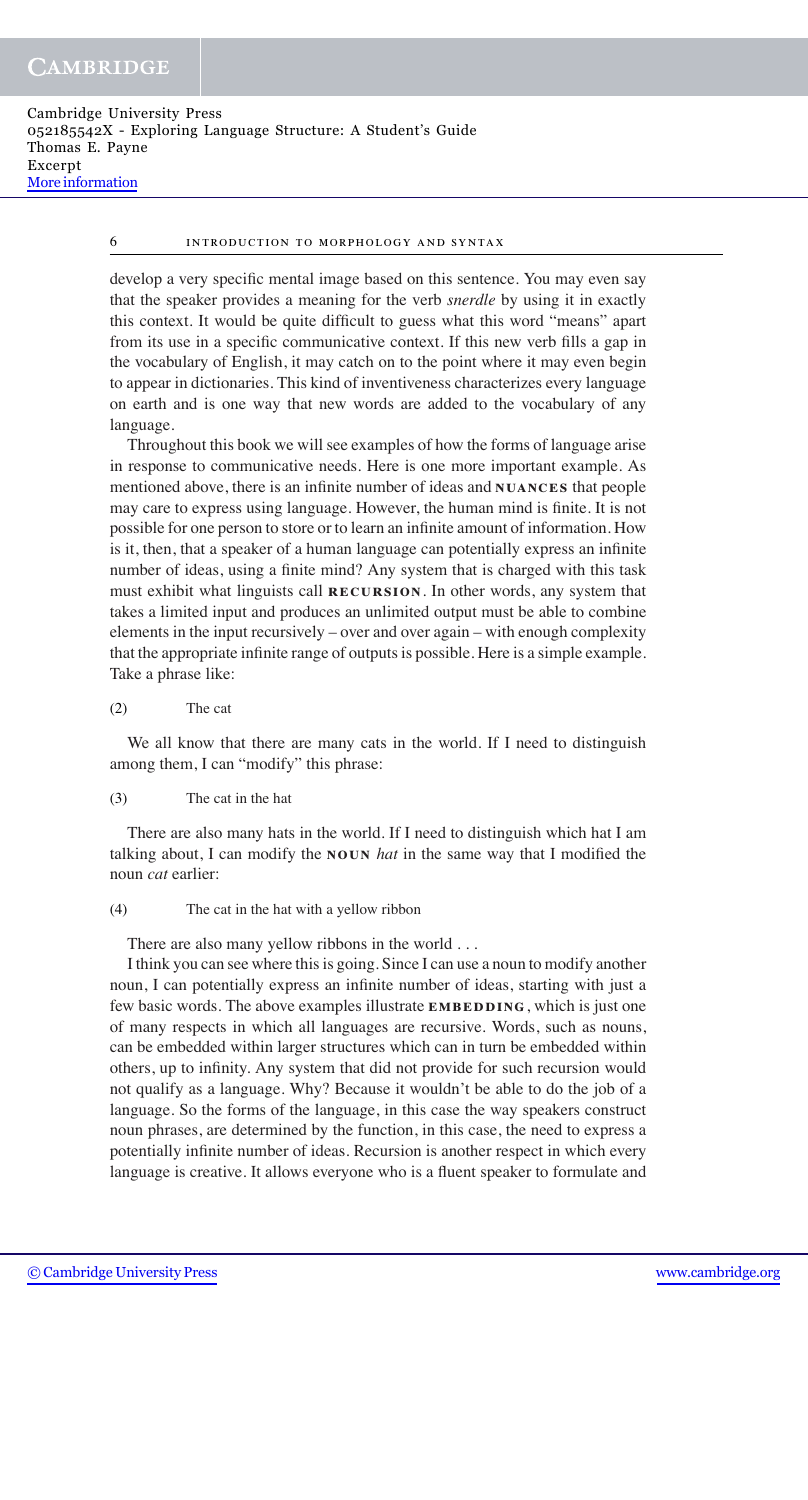Morphology and syntax 7

express an infinite number of ideas. The only limitations are the communicative needs and imagination of the speaker.

## **Grammar**

What image comes to mind when you hear the word **grammar**? For many people this word brings back painful childhood memories involving lists of "do's" and "don'ts" in speech and writing: "never say 'ain't'," "never split an infinitive," "never say 'him and me'," etc.

To a linguist, the word "grammar" has a very different meaning. Grammar in the broadest linguistic sense is simply everything a person needs to know in order to be a fluent speaker of a language. For example, the way of forming a noun phrase discussed above is part of the grammar of English – it is something that all English speakers unconsciously "know." Sometimes the word **tacit** is used to describe a person's linguistic knowledge (as well as other culturally conditioned behavioral patterns). What this means is that people are not normally aware of their internalized grammar. They can become aware of it, for example by taking a linguistics class. However, most people simply use their grammar without thinking about it, just as they use their tacit knowledge of other aspects of social behavior, like facial expressions, ways of eating, walking, expressing emotions, and many others. Grammar, to a linguist, is something to be discovered, described, and explained, rather than something to be invented and enforced. It includes a good portion (some would say all) of the mental habit patterns and categories that allow people in a community to communicate with one another. Grammar is internal to the human mind, but allows the mind to "connect" to other minds that have similar grammatical patterns.

Under the heading of "Grammar" there are traditionally several subheadings, including **phonetics**, **phonology**, **morphology**, **syntax**, and **semantics**. In the rest of this chapter we will discuss some of these subheadings.

# **Morphology and syntax**

In this section we will briefly discuss how the subject matter of this book, sometimes referred to as **morphosyntax**, relates to the other subheadings within the domain of Grammar.

Phonetics and phonology have to do with how the sounds of language are produced in the human vocal organs (lungs, larynx, mouth, nasal cavity), and how sounds are systematically organized in particular languages. Morphosyntax has to do with how these sounds combine to form words and sentences. Semantics has to do with the meanings of individual elements of linguistic structure and their combinations. **Discourse analysis** is a term that describes the study of how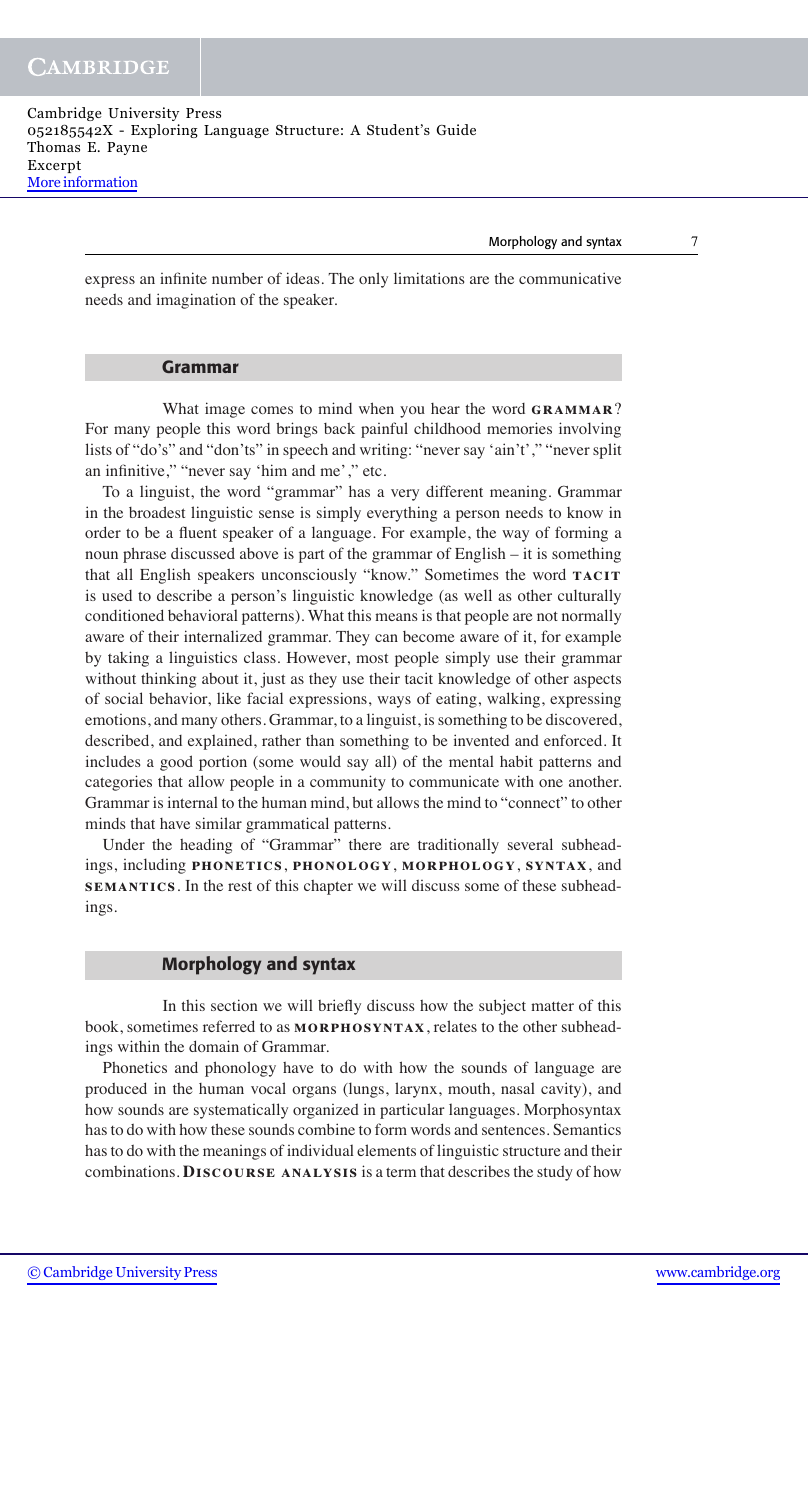#### 8 **INTRODUCTION TO MORPHOLOGY AND SYNTAX**

sentences combine to form conversations, stories, lectures, and other extended forms of speech.

Actually, the term "morphosyntax" is a hybrid word that comes from two other words – morphology and syntax. Since "morphosyntax" sounds better than "syntophology," the former is the word that linguists prefer to use.

Morphology is simply the study of shapes. For example, zoologists may study the morphology of camels – how their bodies are shaped. Different species of camels have different body shapes. Some have one hump and others have two. Morphology in linguistics has to do with how words are shaped, and how the shapes of words may be systematically adjusted in order to accomplish communicative tasks. You can also think of morphology as the study of how meaningful units combine to shape words.

Syntax, on the other hand, is how words combine to form sentences. One reason many linguists like to talk about morphology and syntax together is that sometimes a communicative job that is performed by word shapes (morphology) in one language is performed by combinations of words (syntax) in another. So if linguists want to compare different languages, it helps to be able to refer to "morphosyntax." For example, look carefully at the following sentences from Naga, a Tibeto-Burman language of Northern India, with their English equivalents:

| (5) a. | ngama ate hethoang<br>him will.teach | 'I will teach him.' |
|--------|--------------------------------------|---------------------|
| b.     | ate hethoang ngama                   | 'I will teach him.' |
| c.     | atema nganang hethohang              | 'He will teach me.' |
| d.     | nganang hethohang atema              | 'He will teach me.' |

In example 5a, meanings are given in English directly under the Naga words. In Naga, the main way in which a speaker communicates who is teaching and who is being taught is by the shapes of the words. In all of these sentences, the word that mentions the person who is teaching ends with -*ma*, no matter where this word appears in the sentence. It can appear at the beginning (examples 5a and 5c) or at the end (examples 5b and 5d). In all these sentences, the word that mentions the primary *actor* (in this case the person who teaches) ends in -*ma*. Therefore we say that the job of expressing who the actor is in a sentence is accomplished morphologically, i.e., by the shapes of words, in Naga.

In English the situation is quite different. In English, the way a speaker communicates who is acting and who is being acted upon is mostly word order. Consider these examples:

(6) a. Zarina taught Aileron.

b. Aileron taught Zarina.

These sentences do not mean the same thing, even though the shapes of all the words are identical. The difference in meaning is expressed only by the order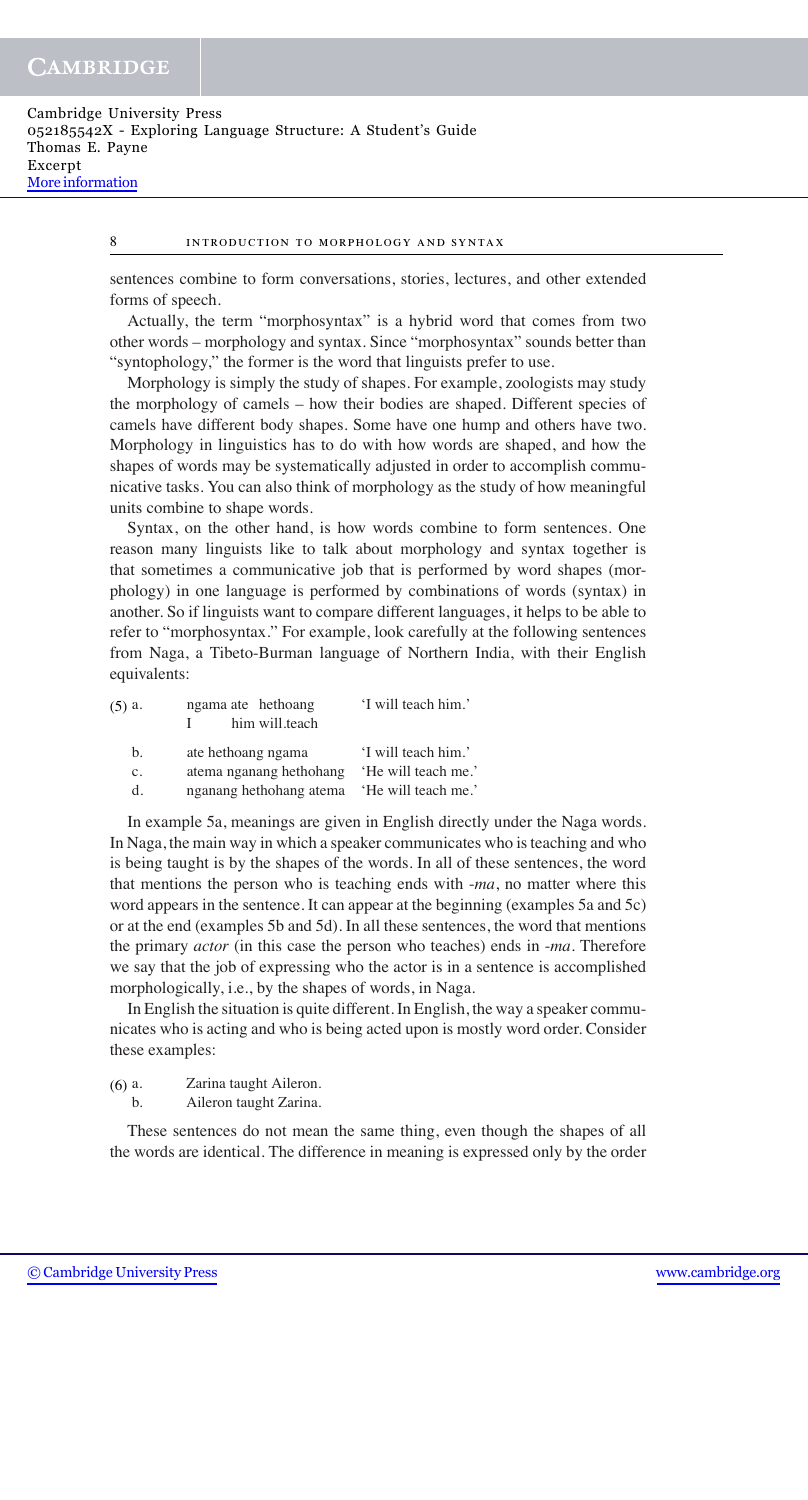Lexicon 9

of the words. Therefore we say that the job of identifying the actor in English is accomplished *syntactically*.

The first part of this book (chapters 1 through 5) deals mostly with morphology. The second part (chapters 6 through 10) deals mostly with syntax. However, it should be kept in mind that these are not necessarily two completely distinct domains. Syntactic structure certainly affects morphology, and morphology is one very important way that syntactic structure is revealed. The main ideas to keep in mind to this point are:

- Language is a tool for communication; therefore structural similarities among unrelated languages can, in most cases, be attributed to common communicational functions.
- Languages can accomplish the same or similar communicative tasks by changing the shapes of words (morphologically) or by changing how words are arranged (syntactically).

# **Lexicon**

So far we have described two subheadings within the general domain of Grammar in any language – the morphology and the syntax. We have seen that communicational jobs that are accomplished morphologically in one language can be accomplished syntactically in another. There is one other subheading that perhaps should be considered alongside these two. This is the **lexicon**. Different linguistic theories have vastly different ideas of what constitutes the lexicon of a language. The characterization presented here is flexible enough to encompass most of the theoretical variation, while remaining true to a common understanding of what linguists mean when they talk about the lexicon of a language.

In the broadest sense, the lexicon of a language consists of a list of all the **unity** in that language. Units in the lexicon are **IDEALIZED** mental constructs, or images. They are not actual words, phrases, or sentences, but rather mental "pictures" that can be called up from memory when needed for the purpose of producing actual words, phrases, and sentences. Sometimes these pictures are referred to as "representations" or "templates." Such units are called LEXICAL **ENTRIES**. For example, *cat* is an entry in my internal mental lexicon of English. As such, it is no more than an idealized representation – a memory, so to speak, of a noise that has served a certain range of functions in previous conversations I have been involved in. Because I can depend on the probability that other English speakers share a similar memory, that representation is available in English conversations as the need arises. In the lexicon, however, it is no more than a potentiality, an abstract representation of the possibility of some specific linguistic behavior.